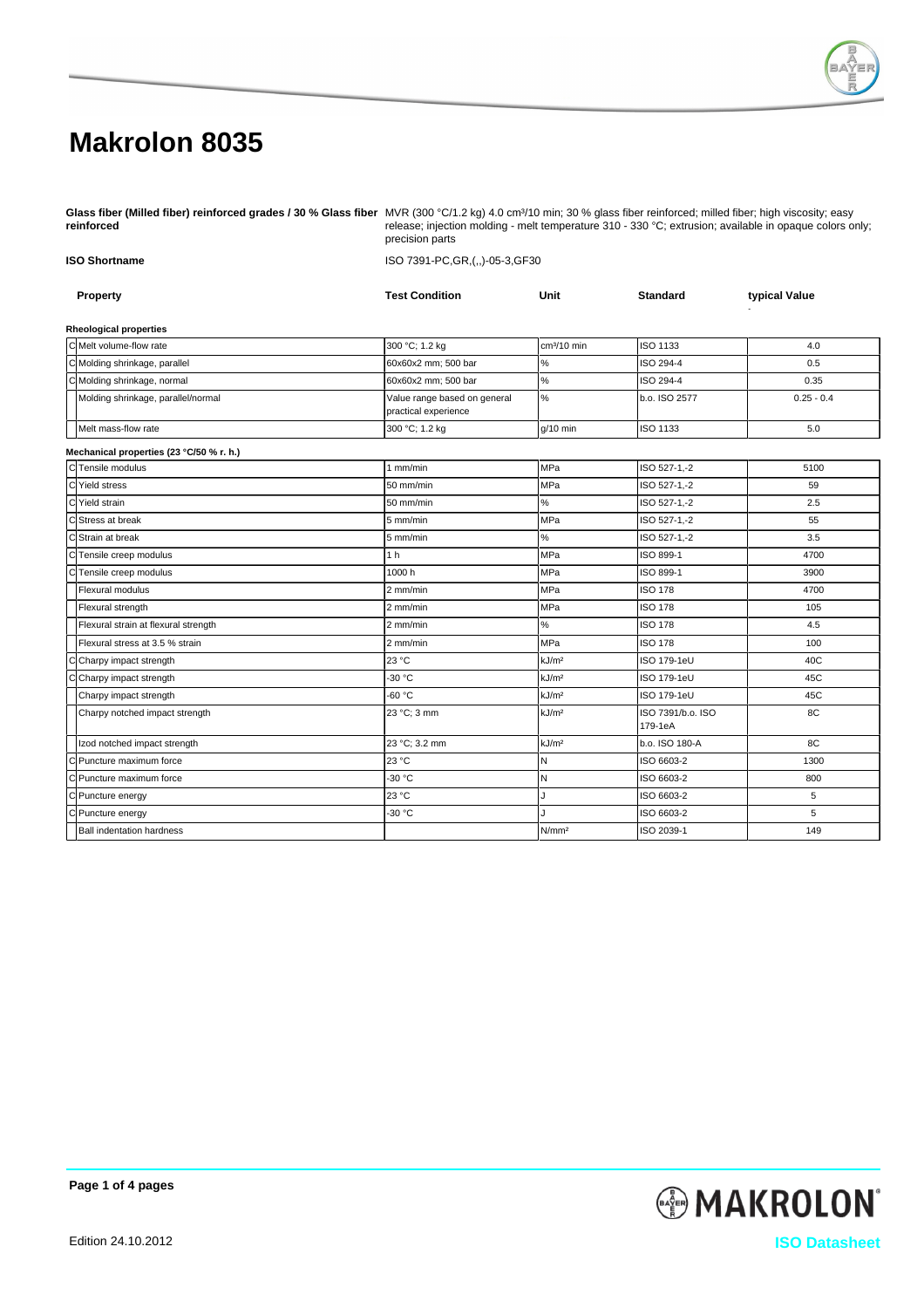

| <b>Property</b>                                                                          | <b>Test Condition</b>                | Unit                  | <b>Standard</b>                  | typical Value  |  |  |  |  |
|------------------------------------------------------------------------------------------|--------------------------------------|-----------------------|----------------------------------|----------------|--|--|--|--|
| <b>Thermal properties</b>                                                                |                                      |                       |                                  |                |  |  |  |  |
| C Temperature of deflection under load                                                   | 1.80 MPa                             | ℃                     | ISO 75-1,-2                      | 135            |  |  |  |  |
| C Temperature of deflection under load                                                   | 0.45 MPa                             | °C                    | ISO 75-1,-2                      | 141            |  |  |  |  |
| C Vicat softening temperature                                                            | 50 N; 50 °C/h                        | °C                    | <b>ISO 306</b>                   | 147            |  |  |  |  |
| Vicat softening temperature                                                              | 50 N; 120 °C/h                       | °С                    | <b>ISO 306</b>                   | 148            |  |  |  |  |
| C Coefficient of linear thermal expansion, parallel                                      | 23 to 55 °C                          | $10^{-4}$ /K          | ISO 11359-1,-2                   | 0.35           |  |  |  |  |
| C Coefficient of linear thermal expansion, transverse                                    | 23 to 55 °C                          |                       | ISO 11359-1,-2                   | 0.55           |  |  |  |  |
|                                                                                          |                                      | $10^{-4}$ /K          |                                  |                |  |  |  |  |
| Burning behavior UL 94 (1.5 mm) [UL recognition]<br>C                                    | 1.5 mm                               | Class                 | <b>UL 94</b>                     | $V-1$          |  |  |  |  |
| Oxygen index<br>С                                                                        | Method A                             | $\%$                  | ISO 4589-2                       | 37             |  |  |  |  |
| Thermal conductivity, cross-flow                                                         | 23 °C; 50 % r. h.                    | $W/(m \cdot K)$<br>°C | ISO 8302                         | 0.24           |  |  |  |  |
| Resistance to heat (ball pressure test)                                                  |                                      | °C                    | IEC 60695-10-2<br><b>UL 746B</b> | 137            |  |  |  |  |
| Relative temperature index (Tensile strength) [UL recognition]                           | $1.5 \text{ mm}$<br>$1.5 \text{ mm}$ | °C                    | <b>UL 746B</b>                   | 125<br>115     |  |  |  |  |
| Relative temperature index (Tensile impact strength) [UL recognition]                    | $1.5$ mm                             | °C                    | <b>UL 746B</b>                   | 125            |  |  |  |  |
| Relative temperature index (Electric strength) [UL recognition]<br>Glow wire test (GWFI) | $0.75$ mm                            | °C                    | IEC 60695-2-12                   | 960            |  |  |  |  |
| Glow wire test (GWFI)                                                                    | $1.5 \text{ mm}$                     | °C                    | IEC 60695-2-12                   | 960            |  |  |  |  |
| Glow wire test (GWFI)                                                                    | $3.0$ mm                             | °C                    | IEC 60695-2-12                   | 960            |  |  |  |  |
| Glow wire test (GWIT)                                                                    | $0.75$ mm                            | °C                    | IEC 60695-2-13                   | 875            |  |  |  |  |
| Glow wire test (GWIT)                                                                    | $1.5 \text{ mm}$                     | °C                    | IEC 60695-2-13                   | 875            |  |  |  |  |
| Glow wire test (GWIT)                                                                    | 3.0 mm                               | °С                    | IEC 60695-2-13                   | 875            |  |  |  |  |
| Application of flame from small burner                                                   | Method K and F; 2.0 mm               | Class                 | DIN 53438-1,-3                   | K1, F1         |  |  |  |  |
| Needle flame test                                                                        | Method K; 1.5 mm                     | s                     | IEC 60695-11-5                   | 60             |  |  |  |  |
| Needle flame test                                                                        | Method K; 2.0 mm                     | s                     | IEC 60695-11-5                   | 60             |  |  |  |  |
| Needle flame test                                                                        | Method K; 3.0 mm                     | s                     | IEC 60695-11-5                   | 120            |  |  |  |  |
| Needle flame test                                                                        | Method F; 1.5 mm                     | s                     | IEC 60695-11-5                   | 120            |  |  |  |  |
| Needle flame test                                                                        | Method F; 2.0 mm                     | s                     | IEC 60695-11-5                   | 120            |  |  |  |  |
| Needle flame test                                                                        | Method F; 3.0 mm                     | s                     | IEC 60695-11-5                   | 120            |  |  |  |  |
| Burning rate (US-FMVSS)                                                                  | >=1.0 mm                             | mm/min                | ISO 3795                         | passed         |  |  |  |  |
| Flash ignition temperature                                                               |                                      | °C                    | ASTM D1929                       | 470            |  |  |  |  |
| Self ignition temperature                                                                |                                      | °C                    | ASTM D1929                       | 550            |  |  |  |  |
| Electrical properties (23 °C/50 % r. h.)                                                 |                                      |                       |                                  |                |  |  |  |  |
| C Relative permittivity                                                                  | 100 Hz                               |                       | IEC 60250                        | 3.5            |  |  |  |  |
| C Relative permittivity                                                                  | 1 MHz                                |                       | IEC 60250                        | 3.5            |  |  |  |  |
| C Dissipation factor                                                                     | 100 Hz                               | $10^{-4}$             | IEC 60250                        | 15             |  |  |  |  |
| C Dissipation factor                                                                     | 1 MHz                                | $10^{-4}$             | IEC 60250                        | 90             |  |  |  |  |
| C Volume resistivity                                                                     |                                      | Ohm-m                 | IEC 60093                        | 1E14           |  |  |  |  |
| C Surface resistivity                                                                    |                                      | Ohm                   | IEC 60093                        | 1E16           |  |  |  |  |
| CElectrical strength                                                                     | 1 mm                                 | kV/mm                 | IEC 60243-1                      | 36             |  |  |  |  |
| C Comparative tracking index CTI                                                         | Solution A                           | Rating                | IEC 60112                        | 175            |  |  |  |  |
| Comparative tracking index CTI M                                                         | Solution B                           | Rating                | IEC 60112                        | 125M           |  |  |  |  |
| Electrolytic corrosion                                                                   |                                      | Rating                | IEC 60426                        | A <sub>1</sub> |  |  |  |  |
| Other properties (23 °C)                                                                 |                                      |                       |                                  |                |  |  |  |  |
| C Water absorption (saturation value)                                                    | Water at 23 °C                       | $\%$                  | ISO 62                           | 0.22           |  |  |  |  |
| C Water absorption (equilibrium value)                                                   | 23 °C; 50 % r. h.                    | $\%$                  | ISO 62                           | 0.10           |  |  |  |  |
| C Density                                                                                |                                      | kg/mª                 | ISO 1183-1                       | 1420           |  |  |  |  |
| Glass fiber content                                                                      | Method A                             | $\%$                  | b.o. ISO 3451-1                  | 30             |  |  |  |  |
| <b>Bulk density</b>                                                                      | Pellets                              | kg/mª                 | ISO 60                           | 690            |  |  |  |  |

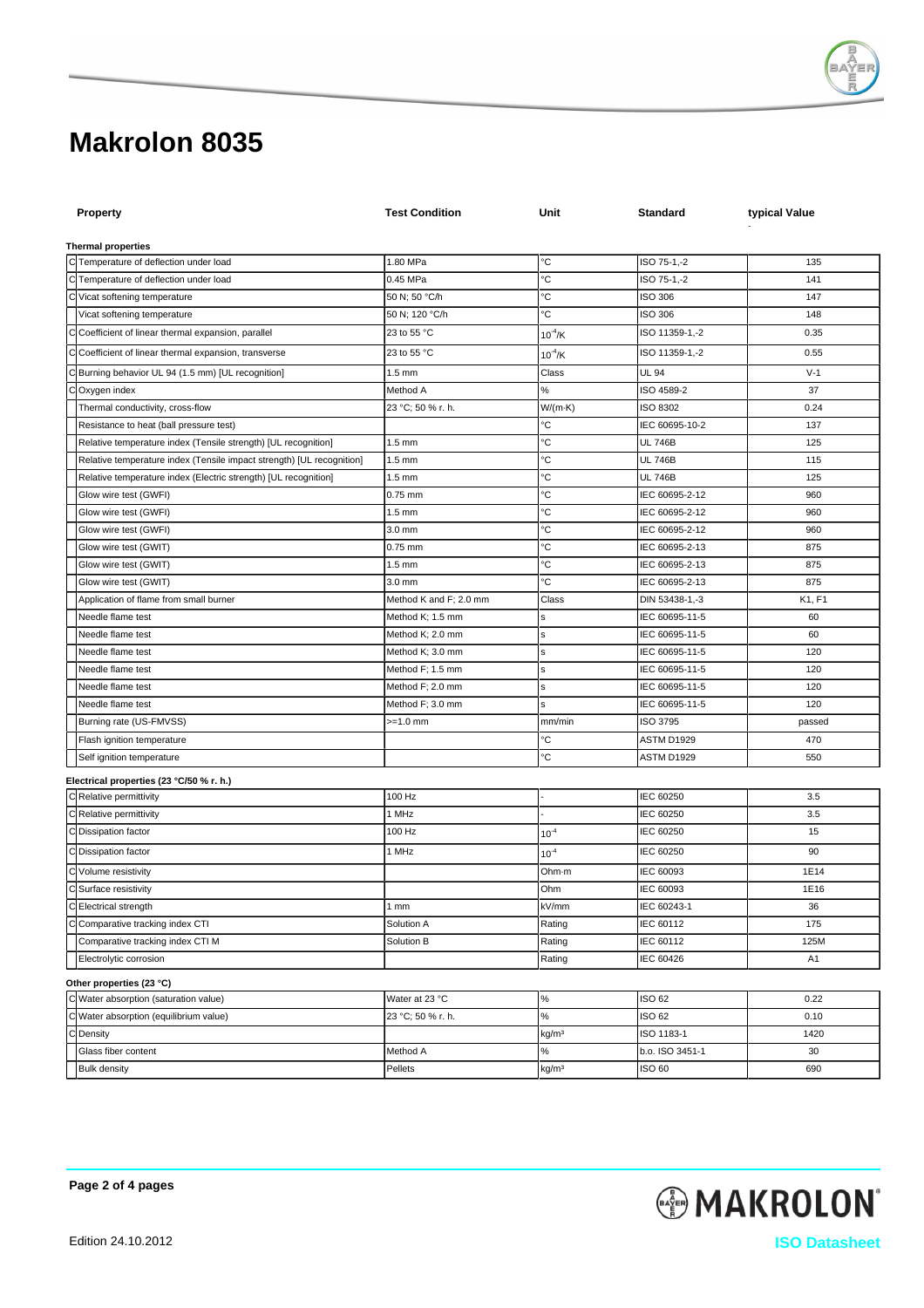

|                                          | <b>Property</b>                        | <b>Test Condition</b> | Unit | <b>Standard</b> | typical Value |  |  |
|------------------------------------------|----------------------------------------|-----------------------|------|-----------------|---------------|--|--|
| Processing conditions for test specimens |                                        |                       |      |                 |               |  |  |
|                                          | C Injection molding-Melt temperature   |                       | °C   | <b>ISO 294</b>  | 300           |  |  |
|                                          | C Injection molding-Mold temperature   |                       | °C   | <b>ISO 294</b>  | 110           |  |  |
|                                          | C Injection molding-Injection velocity |                       | mm/s | <b>ISO 294</b>  | 200           |  |  |

**C** These property characteristics are taken from the CAMPUS plastics data bank and are based on the international catalogue of basic data for plastics according to ISO 10350.

Impact properties:  $N =$  non-break,  $P =$  partial break,  $C =$  complete break